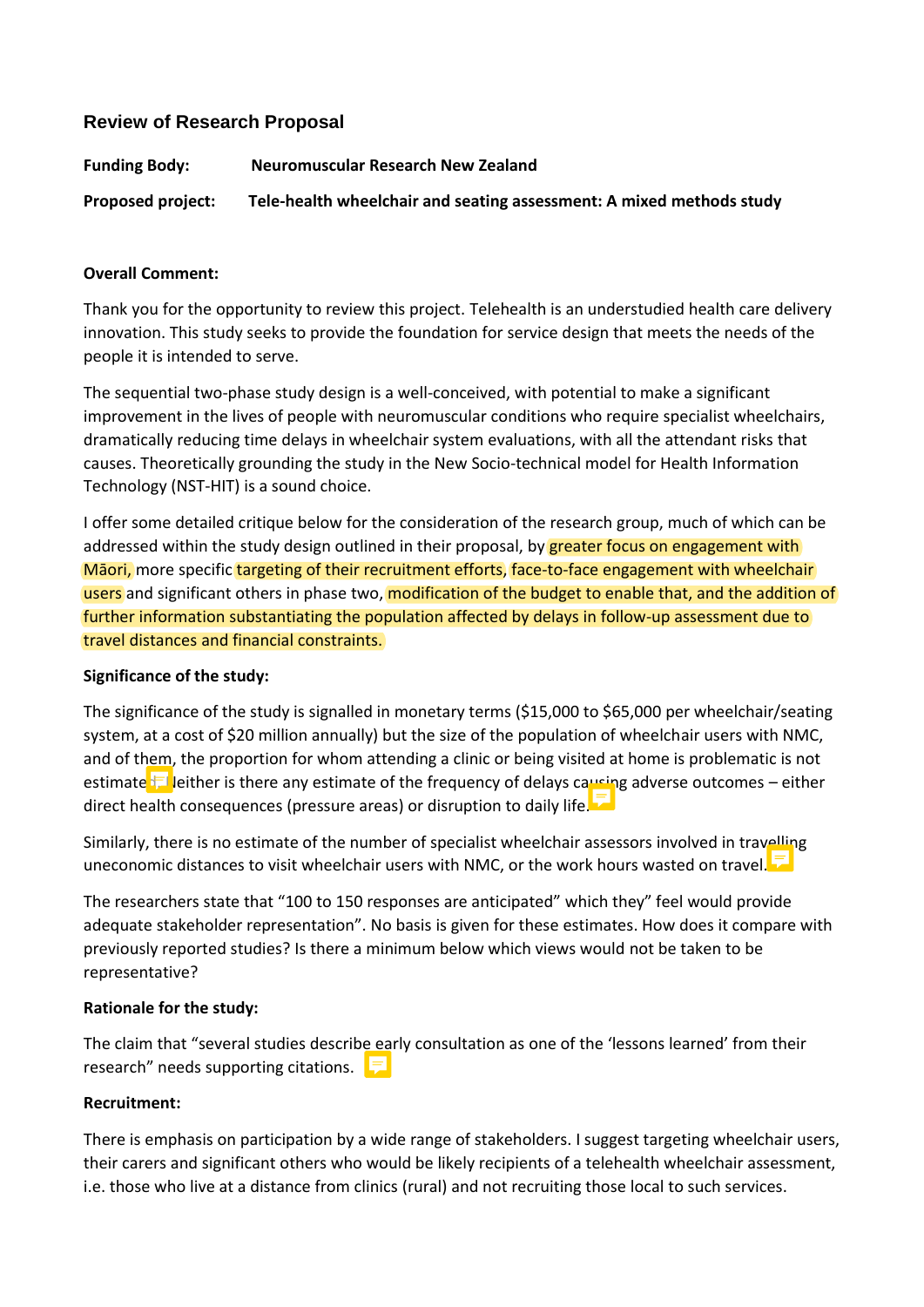"Distance" might be defined in terms of either travel time or travel costs, but surveying people living in the vicinity of a clinic would not seem productive.  $\Box$ 

# **Data gathering:**

In phase one, survey questions "will be configured to address the dimensions of the NST-HIT model", which is congruent with the theoretical foundation of the study, but the process by which the questions will be generated is not clear. There is no indication of trialling the survey before survey implementation.

Planned data to be gathered from wheelchair-users is the "source of NMC diagnosis, level of functioning, household composition and income range". I recommend adding "distance from specialist wheelchair seating service" (if they have visited one or know of its location) and "frequency of contact with specialist wheelchair assessors over the previous year".  $\Box$  is additional information would serve as a check that findings are in fact based on the views of the population who might be the recipients of telehealth wheelchair assessments and the potential frequency of contact with such a service.

In phase two of the study, the intention is that "interviews and focus groups will be undertaken using video-conference or telephone in order to maximise accessibility to participate". This data collection strategy contains cost  $\mathbf{b}$ ut risks skewing the sample towards wheelchair users and their carers/significant others who are comfortable with and confident in video-conferences or telephone interviews. That would not be a true indicator of the acceptability and accessibility of precisely the mode of communication being studied, as those highly resistant to it would not participate.

## **Data analysis:**

The quantitative findings "will be analysed descriptively using means, medians, frequencies and percentages in order to provide an overview of views related to tele-health wheelchair assessment". I am unclear whether the data will be analysed as a composite whole or by subgroups, to detect differences in viewpoint and concerns expressed. Given the number of subgroups (wheelchair users, carers/significant others, Māori, assessors, funders/management role), some subgroups would be numerically small. I note that carers/significant others are not identified as a group to answer the survey, but this seems to be an oversight as they are one of the groups identified for participation in interviews/focus groups in phase two.

There is a statement that "qualitative (free text) responses will be analysed thematically and used to develop the interview/focus group schedule to be used in phase two". It is not evident whether the qualitative findings from phase 1 would be reported.  $\Box$ 

## **Responsiveness to Māori:**

There is a stated intention to consult "with Māori (Ngai Tahu, via University of Otago and all other organisation Māori liaison)". It is not clear whether the researchers have existing relationships with Ngai Tahu. I understand that the development of research proposals is frequently time-pressured, but consultation prior to designing a study is more respectful.  $\blacksquare$ 

Part of the recruitment plan is to ask "if study invitations could be distributed through [the] Māori liaison service/staff/processes (e.g., kanohi-ki-te-kanohi)" of wheelchair user networks including the New Zealand Neuromuscular Dystrophy Registry, NZORD (rare disorders) and Motor Neuron Disease New Zealand. Ideally, participants recruited via these organisations would be 50% Māori, to ensure equal explanatory power of the findings. However, there is no evidence presented that Māori wheelchair users join such organisations, and if they do, how the researchers might seek to build